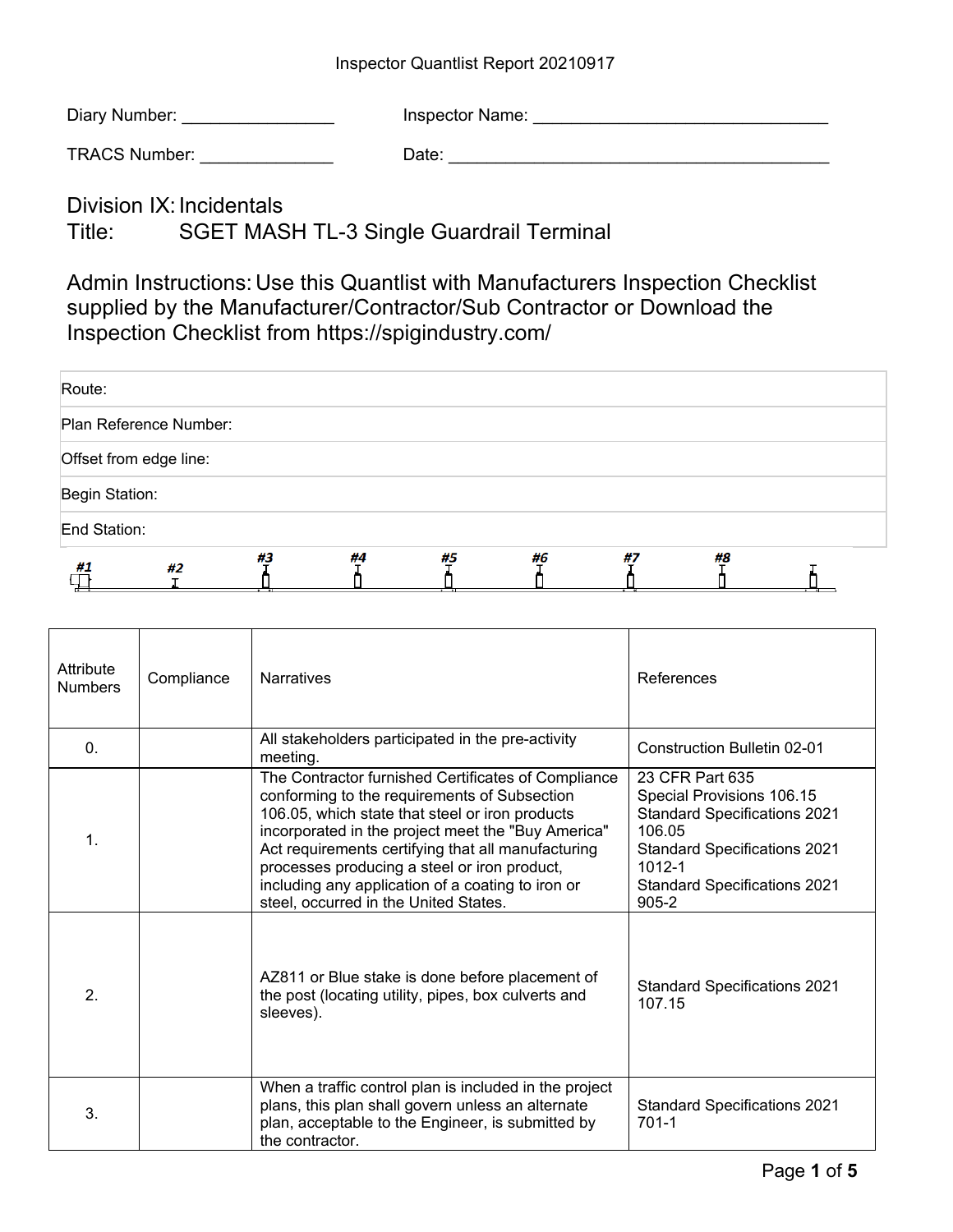| 4.  | The Roadway Pavement Structural Section<br>approach and widening is built to plans dimensions.                                                                                                                                              | <b>Guardrail End Terminal Pad</b><br>Layout Drawing C-10.23 2 of 2             |  |
|-----|---------------------------------------------------------------------------------------------------------------------------------------------------------------------------------------------------------------------------------------------|--------------------------------------------------------------------------------|--|
| 5.  | The Roadway Pavement Structural Section<br>approach and widening matches the cross slope of<br>the existing roadway.                                                                                                                        | <b>Guardrail End Terminal Pad</b><br>Layout Drawing C-10.23 2 of 2             |  |
| 6.  | Earthwork placement, grading, and compacting<br>shall be completed prior to installation of posts for<br>guardrail terminals.                                                                                                               | <b>Standard Specifications 2021</b><br>905-3.10                                |  |
| 7.  | Only one type of post and blockout shall be used for<br>any one continuous length of guardrail.                                                                                                                                             | <b>Standard Specifications 2021</b><br>1012-3.02                               |  |
| 8.  | Timber shall be No. 1 or better, and the stress<br>grade shall be 1,200 pounds per square inch or<br>higher.                                                                                                                                | <b>Standard Specifications 2021</b><br>1012-3.02                               |  |
| 9.  | The dimensions of timber posts and blockout shall<br>not vary more than $\pm$ 1/4 inch from the nominal<br>dimensions as hereinbefore specified.                                                                                            | <b>Standard Specifications 2021</b><br>1012-3.02                               |  |
| 10. | Drilling or fabrication should be done where<br>possible before the preservation treatment process.<br>In event of a mechanical injury or field cutting of the<br>timbers, field treatment shall be in accordance with<br>AWPA Standard M4. | <b>Standard Specifications 2021</b><br>1012-3.02                               |  |
| 11. | High Strength Bolts, Nuts, Washers, or Anchor<br>Bolts. Certificate of Analysis required and three<br>samples per lot, or 0.1% of lots in excess of 3000,<br>for each bolt diameter, including nuts and washers.                            | Construction and Materials,<br>Materials Quality Assurance.<br>Appendix C 1012 |  |
| 12. | For other than High Strength Anchor Bolts,<br>Certificate of Analysis required and three samples<br>per lot, or 0.1% of lots in excess of 3000, for each<br>bolt diameter, including nuts and washers.                                      | Construction and Materials,<br>Materials Quality Assurance.<br>Appendix C 1012 |  |
| 13. | Where galvanizing has been damaged, the coating<br>shall be repaired by applying two coats of zinc-rich<br>primer conforming to the requirements of Section<br>1002 of the specifications.                                                  | <b>Standard Specifications 2021</b><br>1012-3.01                               |  |
| 14. | Unless otherwise specified, all surfaces of guardrail<br>elements which are exposed to traffic shall present<br>a uniform, pleasing appearance and shall be free of<br>scars, stains or corrosion.                                          | <b>Standard Specifications 2021</b><br>1012-2                                  |  |
| 15. | Rail elements shall be galvanized after fabrication.<br>(Fabrication includes forming, cutting, shearing,<br>punching, drilling, bending, welding, and riveting).                                                                           | <b>Standard Specifications 2021</b><br>1012-2                                  |  |
| 16. | The first 50'-0" of guardrail in the SGET system is in<br>a straight line.                                                                                                                                                                  | <b>SGET Maintenance/Inspection</b><br>Checklist                                |  |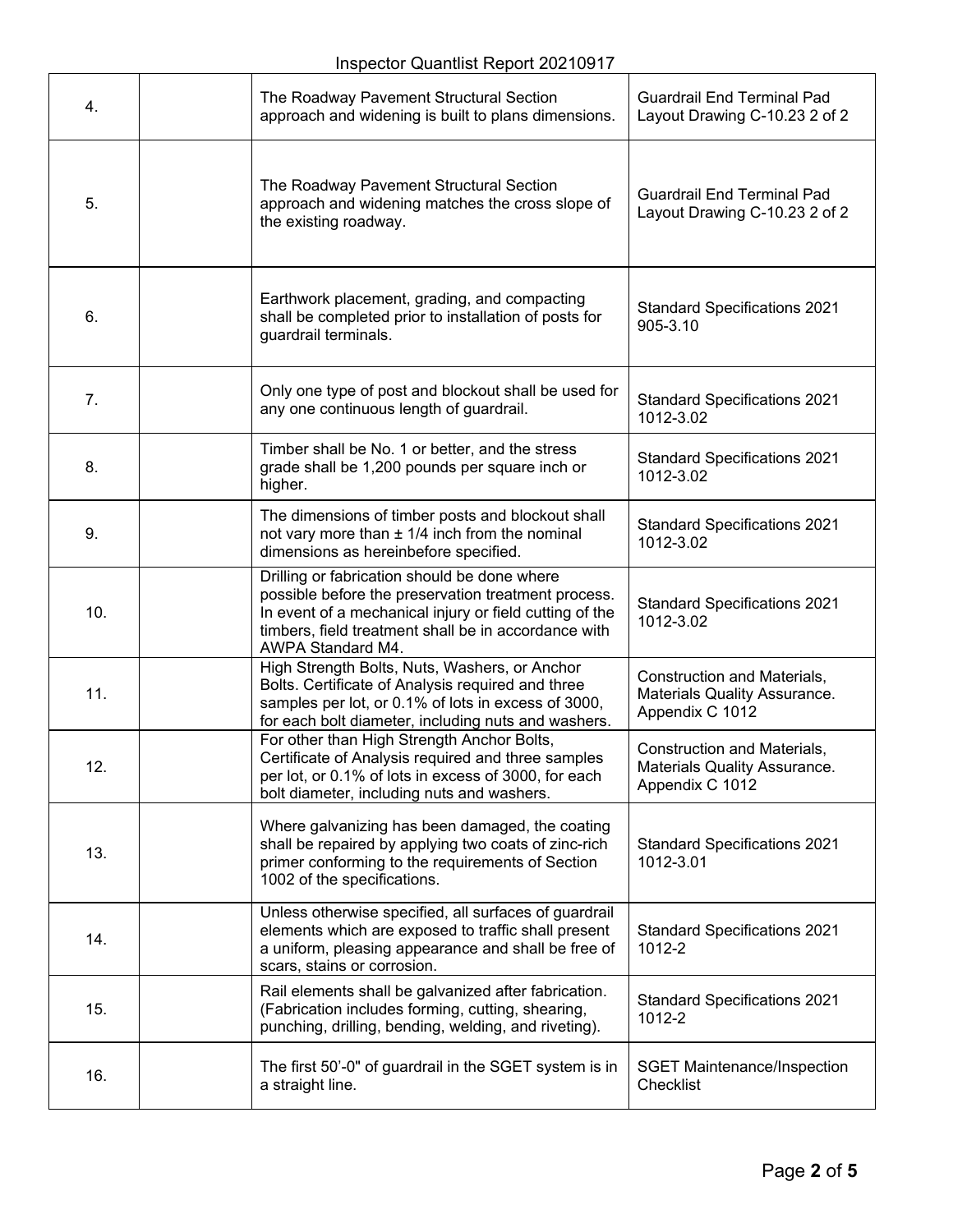| 17. | The first 50'-0" of guardrail in the SGET system is at<br>height 31" ± 1" above finished grade.                                                                                                                                                                                | <b>SGET Maintenance/Inspection</b><br>Checklist |
|-----|--------------------------------------------------------------------------------------------------------------------------------------------------------------------------------------------------------------------------------------------------------------------------------|-------------------------------------------------|
| 18. | The first 12'-6" specialty panel is not attached to the<br>wood breakaway post (#1).                                                                                                                                                                                           | <b>SGET Maintenance/Inspection</b><br>Checklist |
| 19. | The first 12'-6" specialty panel is fastened directly to<br>the second post (#2) only with a 1-1/2" guardrail bolt<br>and guardrail nut. No washers and no guardrail<br>blockout are used.                                                                                     | <b>SGET Maintenance/Inspection</b><br>Checklist |
| 20. | The series of square and round holes in the first 12'-<br>6" specialty panel are between the wood breakaway<br>post (#1) and the second post (#2).                                                                                                                             | <b>SGET Maintenance/Inspection</b><br>Checklist |
| 21. | The reinforcement plate is properly attached to the<br>rear side of the 12'-6" specialty panel with washers<br>on both the face of the 12'-6" specialty panel and<br>the rear side of the reinforcement plate.                                                                 | <b>SGET Maintenance/Inspection</b><br>Checklist |
| 22. | The soil tube for the wood breakaway post $(\#1)$ is<br>not more than 4" above finished grade.                                                                                                                                                                                 | <b>SGET Maintenance/Inspection</b><br>Checklist |
| 23. | Conversion to the MGS system in which guardrail<br>splices between posts occurs the first time after the<br>eighth post $(#8)$ with a 9'-4 $\frac{1}{2}$ " guardrail panel being<br>the last downstream panel.                                                                 | <b>SGET Maintenance/Inspection</b><br>Checklist |
| 24. | Spacing between each of the posts (#1 through #8)<br>is 6'-3" on centers.                                                                                                                                                                                                      | <b>SGET Maintenance/Inspection</b><br>Checklist |
| 25. | Each of the second through eight posts (#2 through<br>#8) are W6X8.5# guardrail posts weakened with 4<br>holes in the flanges of the posts and the 4 holes in<br>the flanges of each post are at about finished grade.                                                         | <b>SGET Maintenance/Inspection</b><br>Checklist |
| 26. | Strike plate and strike block are properly positioned<br>on the wood breakaway post (#1) in that the wood<br>lip of the strike block is on the field side of the wood<br>breakaway post (#1) and the metal lip of the strike<br>plate is on the road side of the strike block. | <b>SGET Maintenance/Inspection</b><br>Checklist |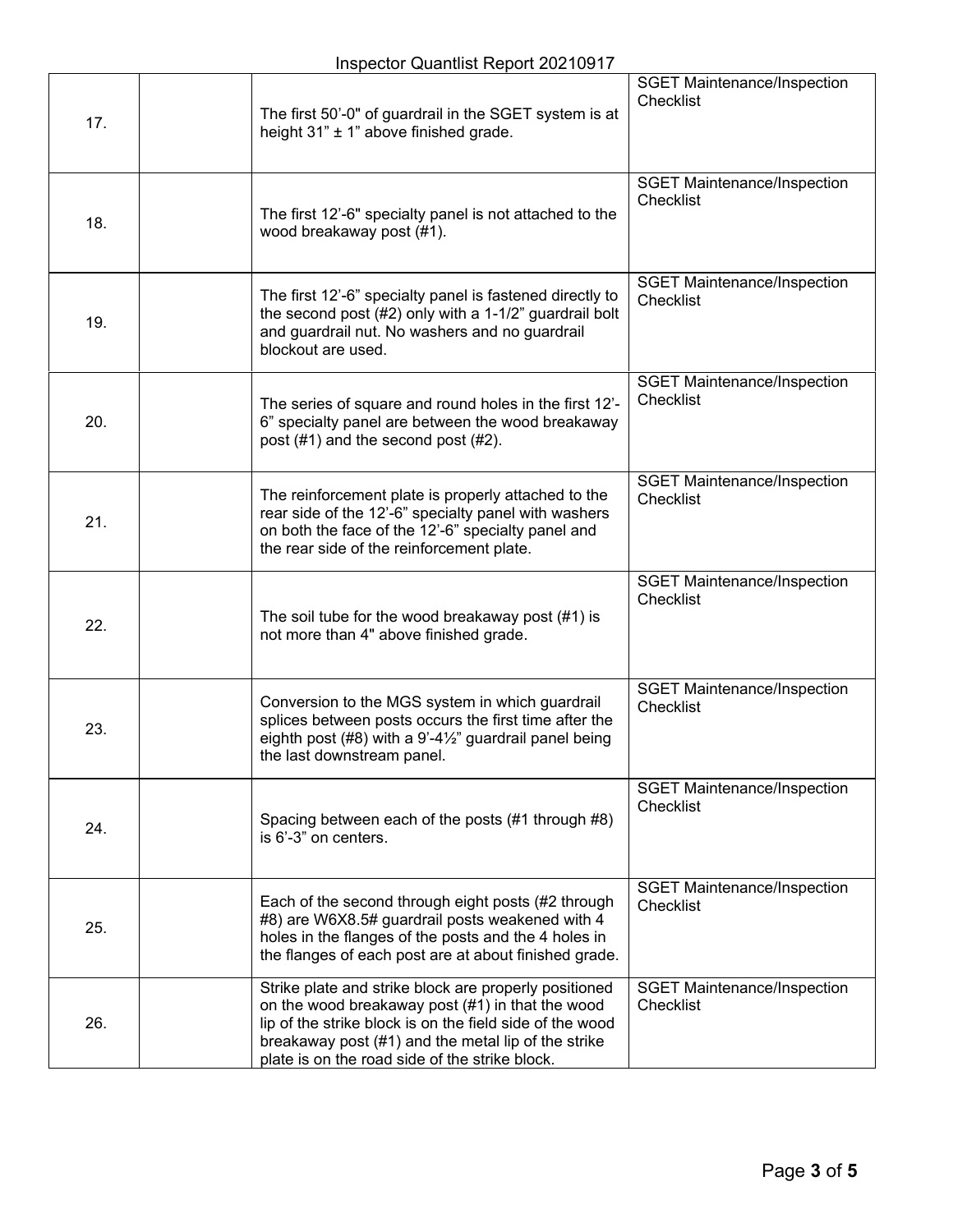## Inspector Quantlist Report 20210917

| 27. | $m_{\nu}$ , $m_{\nu}$ , $m_{\nu}$ , $m_{\nu}$ , $m_{\nu}$ , $m_{\nu}$ , $m_{\nu}$ , $m_{\nu}$ , $m_{\nu}$ , $m_{\nu}$<br>SGET guardrail head is vertically centered on first<br>12'-6" specialty panel in that the first slotted rail<br>mounting hole of the first 12'- 6" specialty panel is<br>centered between the viewing holes of the SGET<br>guardrail head.<br>Ο                                                            | <b>SGET Maintenance/Inspection</b><br>Checklist  |
|-----|-------------------------------------------------------------------------------------------------------------------------------------------------------------------------------------------------------------------------------------------------------------------------------------------------------------------------------------------------------------------------------------------------------------------------------------|--------------------------------------------------|
|     |                                                                                                                                                                                                                                                                                                                                                                                                                                     |                                                  |
| 28. | SGET guardrail head is attached to the wood<br>breakaway post (#1) with only two 3/8" X 3" Grade 5<br>(GR5) lag screws, each GR5 lag screw having a<br>washer. A single washered GR 5 lag screw is in<br>each of the mounting tabs of the SGET guardrail<br>head. Each lag screw has three tick marks on the<br>head indicating Grade 5 (GR5) and each lag screw<br>is positioned in the middle of the wood breakaway<br>post (#1). | <b>SGET Maintenance/Inspection</b><br>Checklist  |
| 29. | No more than 1-1/4" of the threaded end of the<br>cable should extend beyond the nut at the end of<br>the guardrail grabber.<br>1.25"<br>0<br>0<br>@                                                                                                                                                                                                                                                                                | <b>SGET Maintenance/Inspection</b><br>Checklist  |
| 30. | 0<br>0<br>0<br>Cable is so tight as to not deflect more than 1" when<br>kicked or stood upon. Tighter is better due tendency<br>of new systems to "set-in" or loosen after<br>installation.                                                                                                                                                                                                                                         | <b>SGET Maintenance/Inspection</b><br>Checklist  |
| 31. | Curved lip of bearing plate is on top of soil tube and<br>within 2-1/2" hole of wood breakaway post (#1).<br>Bearing plate is lag bolted to the wood breakaway<br>post (#1).<br><b><i>MINIMUMI</i></b>                                                                                                                                                                                                                              | <b>SGET Maintenance/Inspection</b><br>Checklist  |
| 32. | The minimum reflective area for L-shaped and T-<br>shaped markers, attached to the top of wooden<br>posts, and U shaped markers, attached to the top of<br>steel I-beam posts, shall be ten square inches.                                                                                                                                                                                                                          | <b>Standard Specifications 2021</b><br>$905 - 2$ |
| 33. | The reflectorized surface for flexible vertical<br>guardrail markers attached to the approach side of<br>posts shall be three inches wide by five inches long.                                                                                                                                                                                                                                                                      | <b>Standard Specifications 2021</b><br>$905 - 2$ |